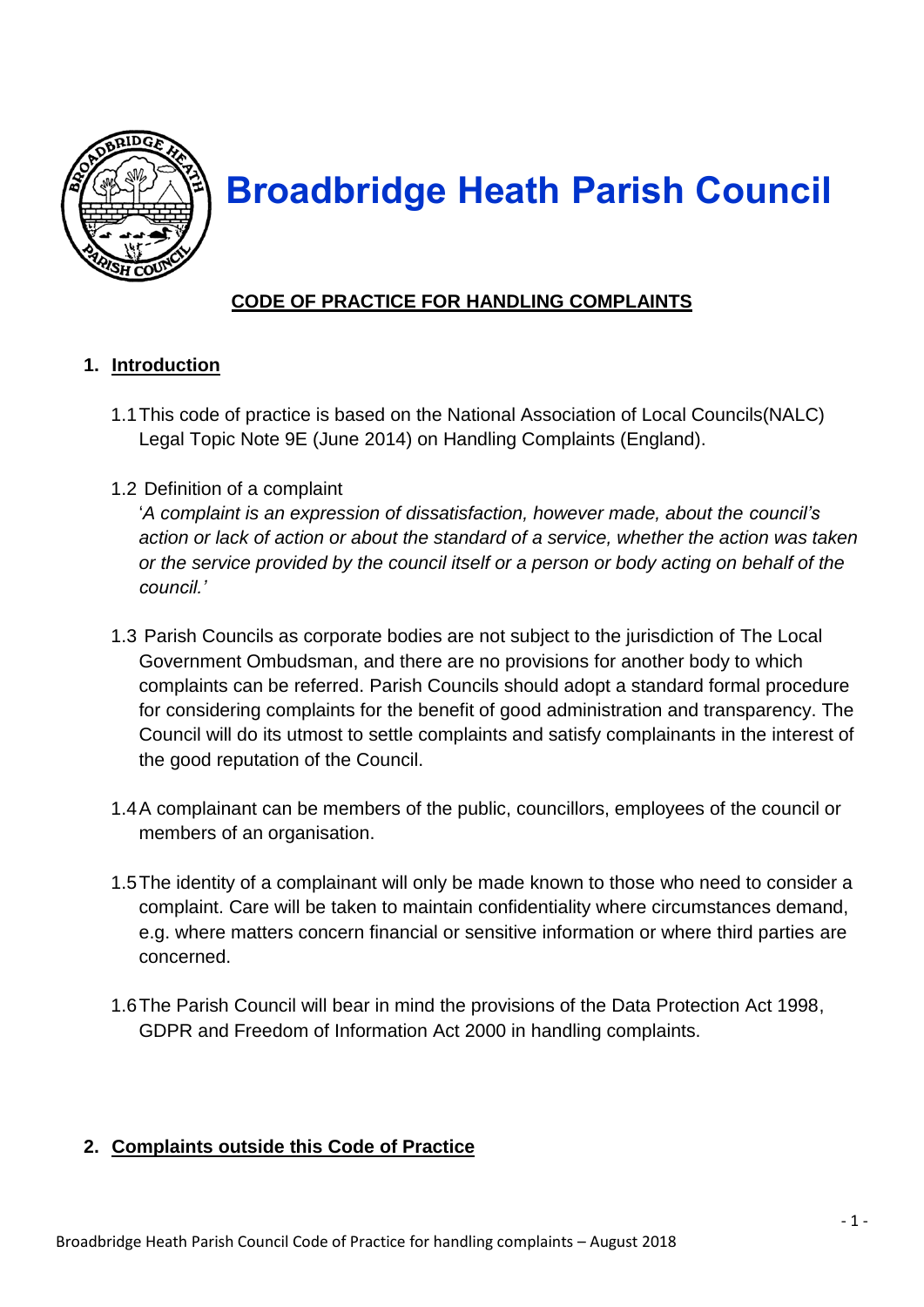2.1Depending on the nature of the complaint, there may be alternative routes to use rather than this complaints procedure.

| <b>Nature of Complaint</b>             | <b>Refer to</b>                           |
|----------------------------------------|-------------------------------------------|
| Alleged financial irregularity.        | Local electors have a statutory right to  |
|                                        | object to a Council's audit of accounts   |
|                                        | (s.16 Audit Commission Act 1998).         |
|                                        | Contact the Council's auditor whose       |
|                                        | name and address can be obtained from     |
|                                        | the Clerk.                                |
| Criminal activity.                     | The police                                |
| Parish Councillor conduct alleged to   | A complaint relating to a Member's        |
| breach the Code of Conduct adopted by  | failure to comply with the Code of        |
| the council.                           | Conduct must be referred to Horsham       |
|                                        | District Council's Monitoring Officer     |
| Employee conduct                       | Report initially to the Clerk, but if the |
|                                        | complaint is about the Clerk, report to   |
|                                        | the Chairman of the Council. Complaints   |
|                                        | regarding employees are dealt with        |
|                                        | under internal disciplinary procedures.   |
| Employee complaint about the workplace | Raise initially with the Line Manager,    |
|                                        | Clerk or Chairman who will follow the     |
|                                        | Grievance Policy.                         |

#### **3 Aims of The Code of Practice**

- 3.1 Where a complaint relates to the administration or procedures of the Parish Council, this complaints procedure will normally be used to resolve the issue. The process aims to :-
	- Be reasonable, accessible and transparent
	- Provide a standard procedure for considering complaints
	- Ensure that complainants feel satisfied that their grievance has been properly and fully considered.
	- Treat all parties fairly.
	- Keep the full Council informed.

#### **4 First stage - Informal complaints**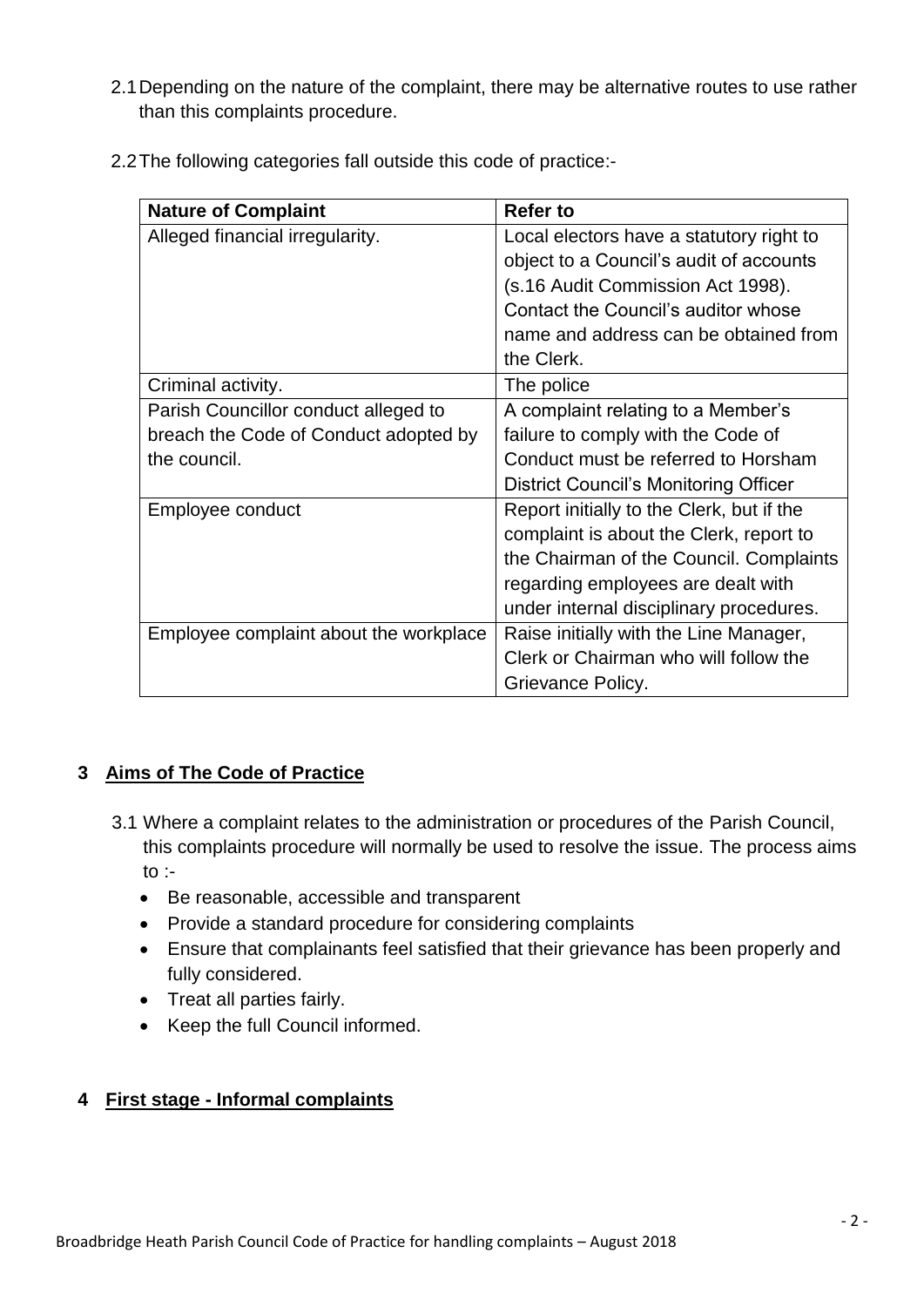- 4.1 An informal complaint may be given orally or in writing to the Clerk. If a complaint is given to a Councillor, it is their duty to notify the Clerk or Chairman of the Council within seven working days.
- 4.2 The Clerk or Chairman of the Council will acknowledge receipt of the complaint within ten working days and do their best to resolve the complaint so that the complainant feels satisfied that their grievance has been fully considered, taken seriously and acted upon accordingly in a timely fashion.

#### **5 Second stage - Formal complaints**

#### **Before the meeting**

- 5.1 If the complaint is not resolved informally, the Clerk will ask the complainant to make a formal complaint in writing. If the complainant does not wish to put the complaint to the Clerk, they may be advised to put it in writing to the Chairman. The letter must state that a Formal Complaint is being lodged and should include the following information:-
- Name, address and telephone number of the complainant
- The complaint about the Council's procedures or administration.
- How the issue has affected the complainant.
- Copies of any relevant documents or other evidence to which the complainant may wish to refer at the meeting.
- Details of third parties and their involvement.
- What action the complainant believes is required to resolve the complaint.
- 5.2 On receipt of the written complaint the Clerk or Chairman will inform the complainant that the complaint will be considered by a Complaints Panel. The Complaints Panel will comprise the Chairman or Vice Chairman of the Council and any member of the four Standing Committees with a quorum of three. Their findings will ultimately be reported at the next Council Meeting. The complainant will be informed that a mutually convenient date for a Complaints Hearing Meeting will be scheduled within 28 days and with at least 10 days' notice given. The Clerk will issue an agenda for the Complaints Hearing Meeting not less than three days before the meeting date. The complainant shall be invited to attend the Complaints Hearing Meeting and informed that they are allowed to bring one representative with them for support or who may speak on their behalf if they so wish.
- 5.3 Any documentation regarding the complaint not already supplied must be sent to the Clerk seven (7) clear working days prior to the meeting, excluding weekends and public holidays. The Council shall similarly provide the complainant with copies of any documentation upon which the Council wishes to rely at the meeting.